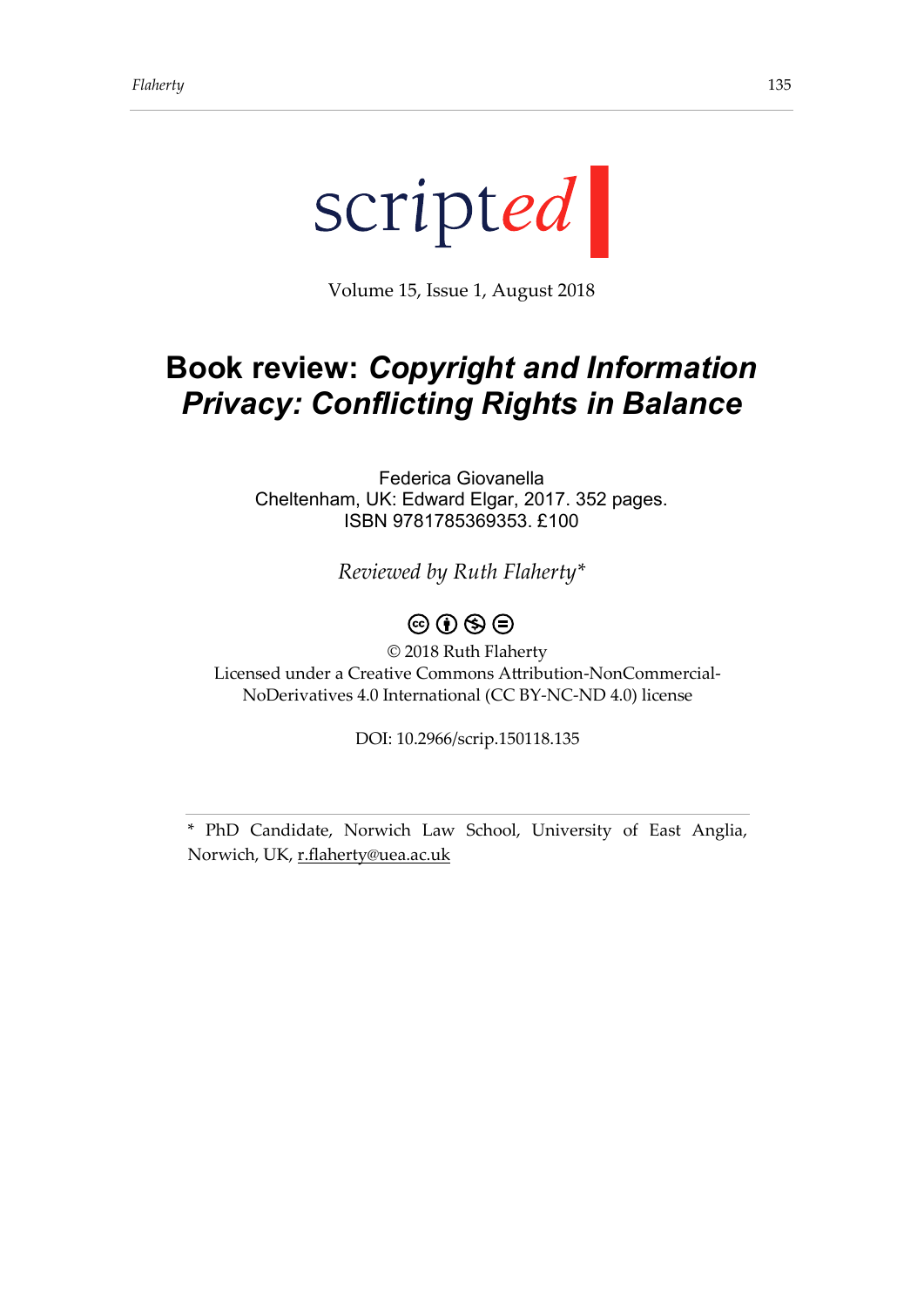Federica Giovanella, a Post-Doctoral Fellow in Private Comparative Law at the University of Trento, has published her first solo monograph, an investigation of the "thorny issue" of how lower courts balance the users' right to informational privacy with the rights of copyright holders to enforce infringement actions. Using this topic as a fascinating case study, Giovanella draws on experience from her PhD and background working in high-level European and Canadian research institutes to walk the reader though complex issues relating to the jurisprudence in three different legislatures — the US, Canada, and Italy. The US and Italy were chosen due to their size and influence on international law (Italy as an example within the EU), and Canada as tool for comparison between the two different constitutional systems. Throughout the work, the metaphor of weights, measures, and balances is used to great effect, especially given its focus on jurisprudence.

The most valuable contribution the book offers is a clear explanation of how judges in these locations attempt to balance different sets of rights in the new digital economy, and how judicial ideas relating to the importance of each right (copyright vs. informational privacy) can affect future legal thinking. By focusing on cases where copyright holders have requested personal information from ISPs relating to users accused of peer-to-peer and other illegal forms of filesharing, the arguments in this research can be expanded to cover other similar topical cases, for example relating to user generated content. This is especially important given the discussion to date in Europe about the liability of websites that host potentially infringing material.

The argument is structured clearly around an introductory chapter and literature review (Chapter 1), which, given the author's focus on balance, is well answered by her conclusions in Chapter 5. The internal meat of the book is provided in Chapters 2, 3, and 4, in which she describes in detail the legislation in her chosen countries in relation to copyright and file-sharing (Chapter 2) and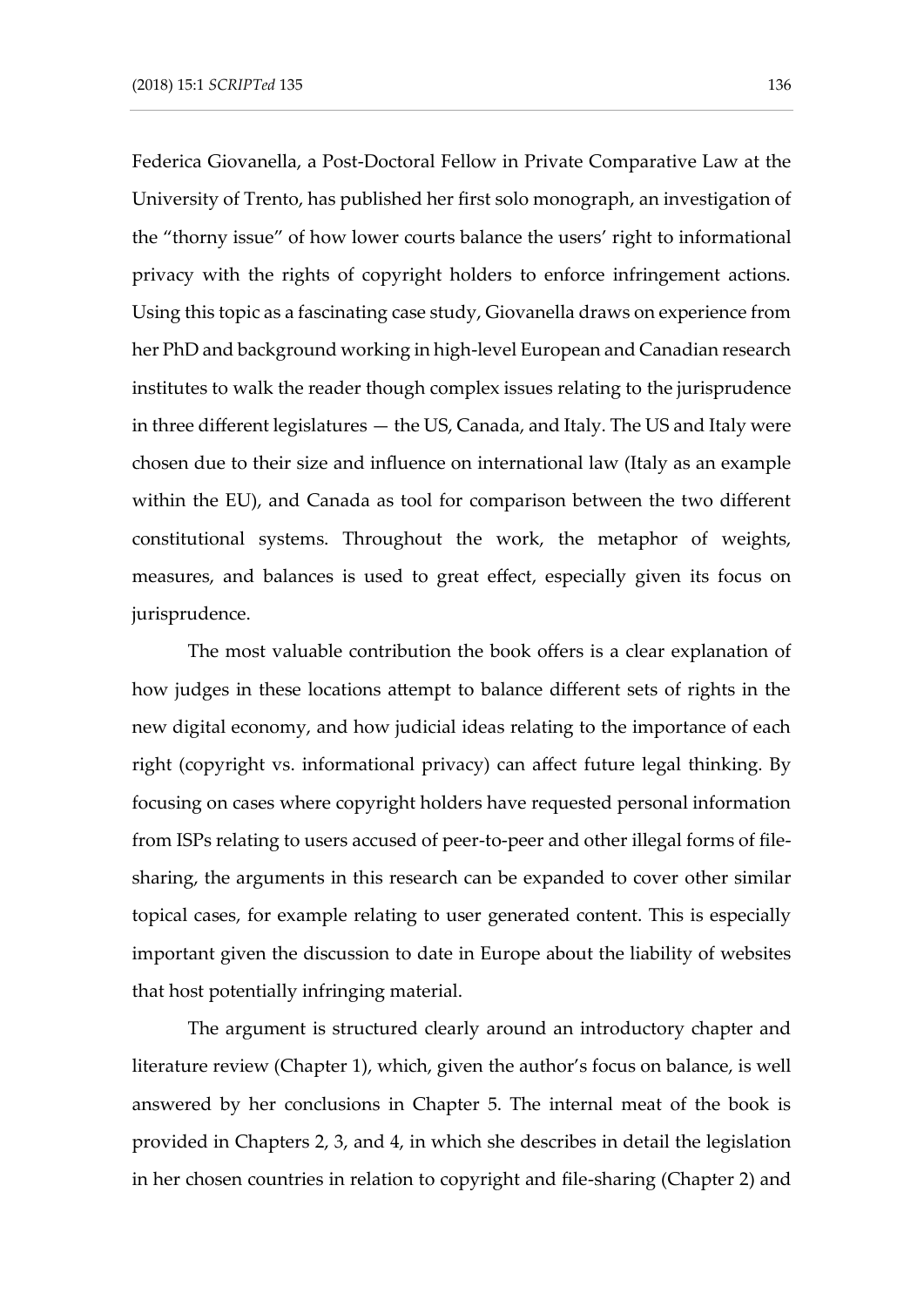-

data protection (Chapter 3). To round out this analysis detailed case histories, which relate to copyright holders requesting personal information relating to potential infringers from ISPs, are laid out in Chapter 4. These demonstrate that, at least in these locations, when judges have been asked to balance the scales between copyright and privacy, it is privacy that is deemed the more weighty of the two rights.

A clear, concise overview of knowledge in this area of the philosophy of law is given in Chapter 1, drawing on reading from esteemed jurists such as Dworkin, Barak, Aleinikoff, and Alexy. 1 The overview is clearly broken into sections explaining how the author envisages the idea of "balancing rights" and how academic thought has covered it in the past in the specified locations. This approach builds a precise understanding that enables the reader to follow the author through the explanation of how courts handle the specific conflict at hand in order to arrive at her proposed hypothesis of a new form of "conceptual balancing", whereby the constitutional conception of each right should be central to the discussion of its importance when balancing it against other rights.

This form of balancing is important since Giovanella explains how this area of normative, indistinct decision-making has created conflicts that are left open and without well-defined boundaries or rules for judges to follow. In order to solve this conundrum, it is shown that judges in all courts (including lower courts) have needed to weigh the importance of the interests at stake. The examination of exactly how this balance has been made is where this work is situated.

<sup>1</sup> See Ronald Dworkin, *Taking Rights Seriously* (Cambridge, Mass.: Harvard University Press, 1977); Aharon Barak, "Proportionality and Principled Balancing" (2010) 4(1) *Law & Ethics of Human Rights* 1-16; Thomas Aleinikoff, "Constitutional Law in the Age of Balancing" (1987) 96(5) *Yale Law Journal* 943-1005; Robert Alexy, "Constitutional Rights, Balancing, and Rationality" (2003) 16(2) *Ratio Juris* 131-140.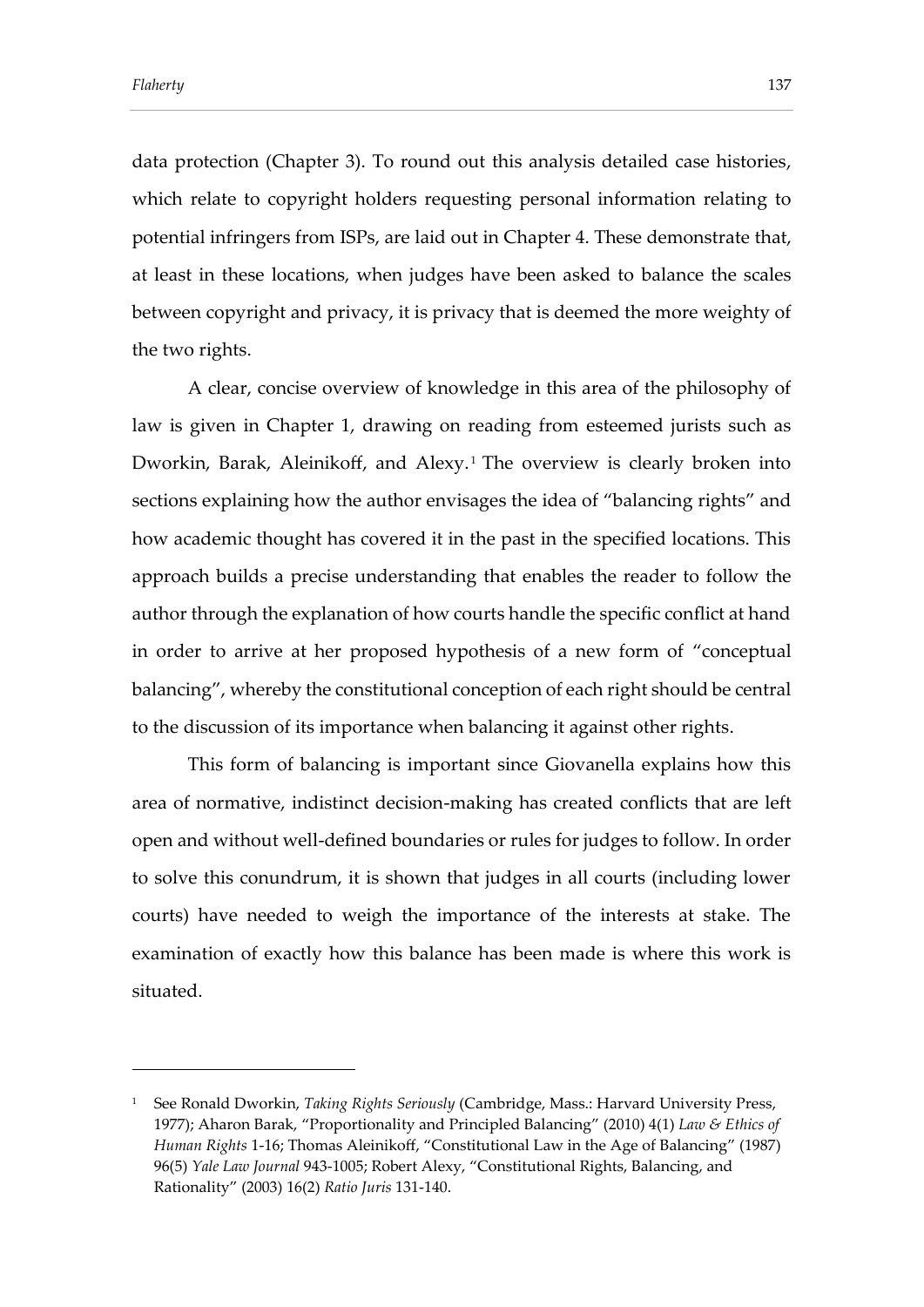-

The detailed analysis is commenced in Chapter 2, where Giovanella undertakes a comparative doctrinal review of national laws on copyright and file sharing in the three jurisdictions. The constitutional provisions covering the protection of musical works is laid out, showing the development of global thinking in relation to the global issue of file-sharing infringements. The liability of online intermediaries is discussed in detail, which is exceedingly timely given this precise topic is being debated by the European Parliament in 2018 as part of work around the proposed Directive on Copyright in the Digital Single Market. 2

A similar analysis is carried out in Chapter 3 in relation to personal data protection legislation, in another well-written analysis. The author explains the difference between privacy law and personal data protection/informational privacy (p. 137). She states her belief that informational privacy is the most important form, given the prevalence of the Internet and the fact physical privacy often relies upon informational privacy. This is followed by a discussion of how each of the three jurisdictions protects privacy within its constitution and its laws, before turning to an area of potential controversy: the consent of the data subject regarding the processing of sensitive information.<sup>3</sup> Giovanella refers to consent as "one of the cornerstones of all Italian and Canadian legislation" (p. 190). This section demonstrates her belief that data subjects should be endowed with the ability to choose exactly how their data is disclosed, as a form of "empowerment" (p. 138). The chapter finishes with an explanation of how differently the data

<sup>2</sup> European Commission, Proposal for a Directive of the European Parliament and of the Council on copyright in the Digital Single Market, available at [https://ec.europa.eu/digital](https://ec.europa.eu/digital-single-market/en/news/proposal-directive-european-parliament-and-council-copyright-digital-single-market)[single-market/en/news/proposal-directive-european-parliament-and-council-copyright](https://ec.europa.eu/digital-single-market/en/news/proposal-directive-european-parliament-and-council-copyright-digital-single-market)[digital-single-market](https://ec.europa.eu/digital-single-market/en/news/proposal-directive-european-parliament-and-council-copyright-digital-single-market) (accessed 20 February 2018).

<sup>3</sup> Consent is not required for the processing of *normal* data under the General Data Protection Regulation (GDPR).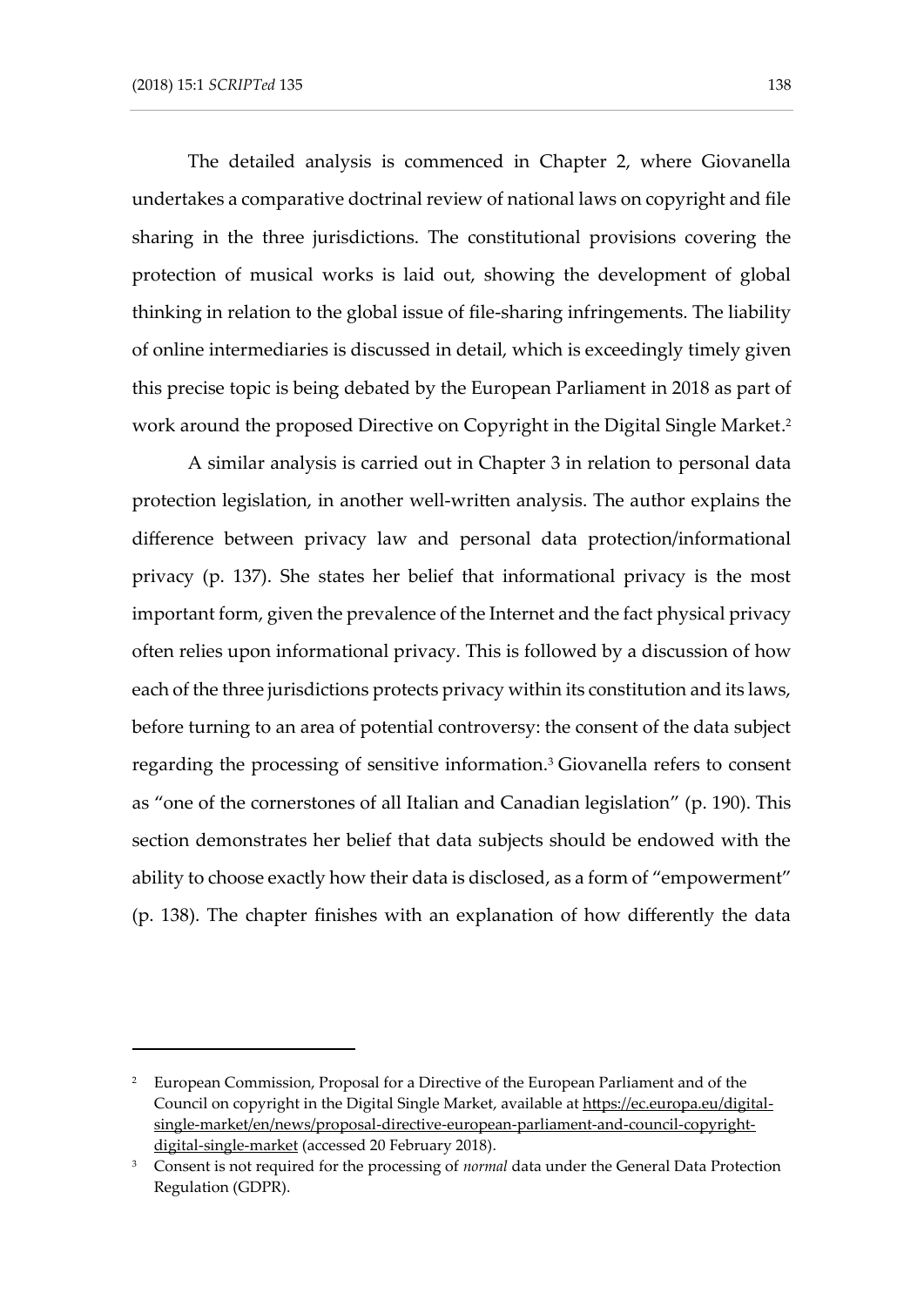*Flaherty* 139

protection authorities have approached their roles in each country, grouping Canada and Italy together and offering the US as a comparator.

Chapter 4 contains the progress of cases relating to copyright infringement online and privacy concerns within the three specific countries, before also examining the European Court of Justice's historical approach and giving a comparison of each institution's methods. The chapter commences with the US, because the first cases in this area were brought by the Recording Industry Association of America (RIAA). The US and Canada are shown to have a similar approach – with explicit tests laid out to explore whether and when the user's privacy rights should overcome the rights of the copyright holder to litigate infringement cases. Giovanella shows that, by contrast, Italy has no specific test.

The outcome of the analysis is that America is the friendliest location for copyright holders to litigate in, because their rights tend to prevail over user rights. Italy and Canada seem to fall the other way, where decisions tend to favour the privacy rights of users. In all cases, individual judicial interpretation of the legislation is given a lot of sway, which may lead to inconsistent results and a concurrent effect on legal certainty in this area.

Giovanella concludes her research in Chapter 5, where she returns to her idea of the "conception" of the two rights (p. 296), and her claim that the birth and development of these rights have had an effect on how important judges believe them to be when attempting to balance them. America and Italy are paired in relation to the relatively strong protection of their copyright legislation, while Italy is paired with Canada because of the potency of their information privacy laws. The final section of the work concludes with Giovanella's agreement with the statement from prominent privacy scholars that "EU law